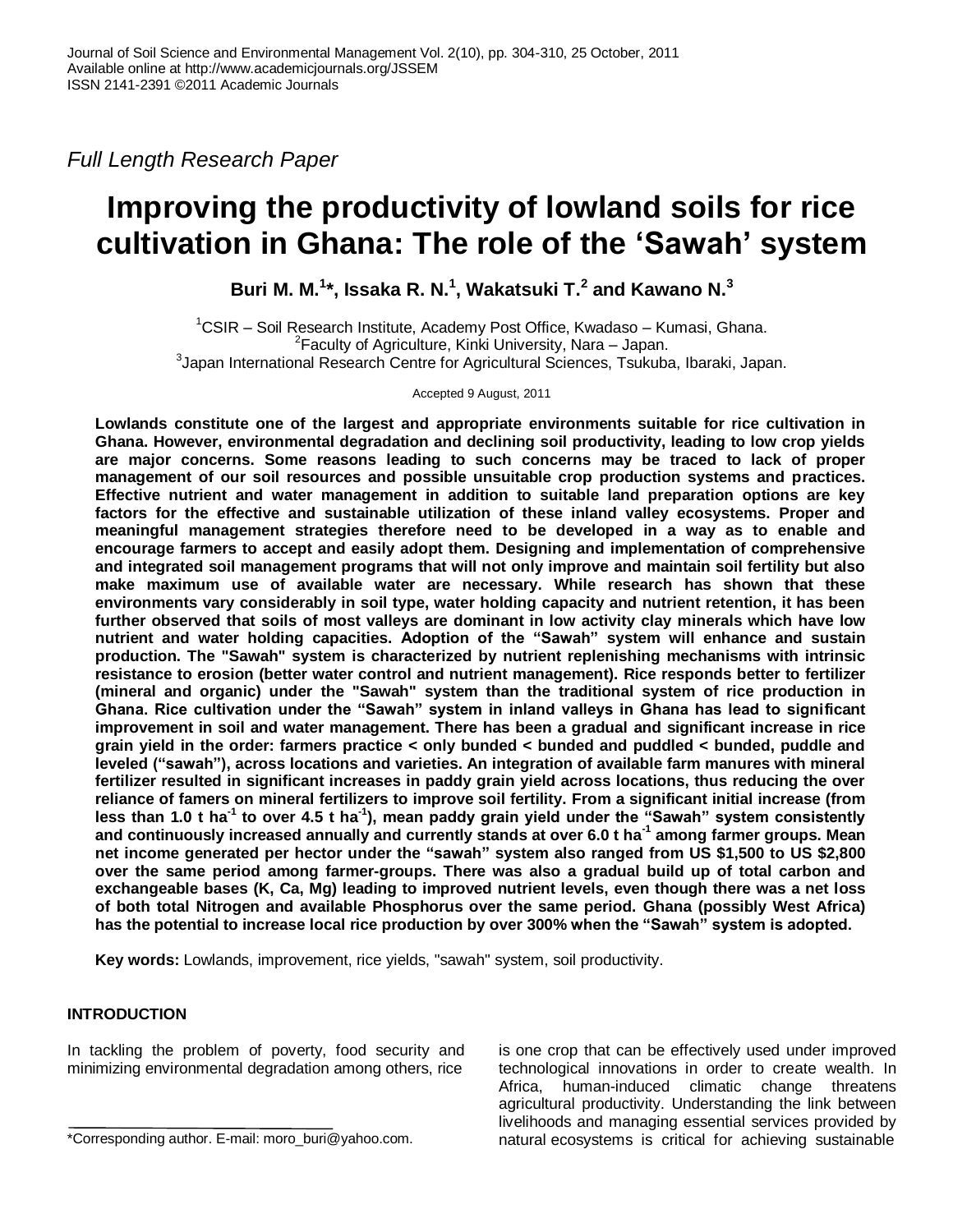economic growth and poverty reduction. According to UNU-IAS (2008), degradation of natural resources reduces the productivity of the poor who mostly rely on these resources. The same report continues to state that while Africa is facing diminishing agricultural stocks, high food prices and decreasing productivity, environmental stability is at the same time being lost. In a commentary, Sanchez (2010) stated clearly that too much emphasis has been placed on the development of high yielding crop varieties with little attention given to the ecology on which the plant survives. He further stated that crop yields in Africa can be tripled through proper management of the soil environment, use of fertilizer and appropriate crop varieties.

Over 60% of the annual rice requirements of most West African countries, including Ghana is imported even though the sub-region has rice growing environments (Inland valleys, flood plains, etc) that when well managed will ensure and sustain enough rice production for the West African sub-region and even for export (Andriesse et al., 1995; Wedmeijer and Andriesse, 1993; Wakatsuki, 1994; Wakatsuki et al., 2004, 2006). Lowlands, particularly flood plains and inland valleys, have been identified as the ecologies that offer considerable potential for agricultural intensification and diversification because double cropping in a year is possible using residual soil moisture. In Ghana, rice is now competing with other crops such as citrus, oil palm, cocoa, mango and vegetables in lowland crop cultivation (Buri et al., 2010). Poor water management and the inherent low fertility status (Buri and Wakatsuki, 1996; Buri et al., 1998; 1999; Issaka et al., 1996a, b, 1997) of these lowlands have been identified as the major causes for low rice yields and low crop productivity. Effective nutrient and water management, and land preparation options, are, however, lucking for the effective and sustainable utilization of these valleys. There is therefore the need for the designing and implementation of a comprehensive and integrated soil management program to provide information on improving and maintaining soil fertility while making maximum use of available water.

With the development and introduction of the "Sawah" technology to farmers in Ghana, this paper looks at the impact this improved technology has made on nutrient management, rice grain yields and economic returns towards poverty reduction, food security, rural employment and its' potential to increase national production.

#### **MATERIALS AND METHODS**

Primary data was collected through the conduction of field research, both on-station (researcher managed) and on-farm (farmer managed). Experiments were conducted at selected communities where data was gathered. Simultaneously, production activities of some farmer-groups were regularly monitored in selected communities (Adugyama, Biemso, Nsutem, and Baniekrom) located in the Ashanti region within the semi-deciduous forest zone of Ghana. Paddy grain yields and the cost of production for selected farmergroups were monitored. For each year, farmers were assisted (onthe-job training and provision of technical services) to adopt the "Sawah" system. At harvest, information on grain yield and inputs used, including labour was obtained from farmers. For income estimation, a survey on market prices was conducted and grain yield as realized by farmers was monitored with the assistance of farmer-group executives who provided yield figures and cost of inputs used. Actual grain yield and cost of production was then calculated based on a unit area for each farmer-group. Soil fertility levels of their rice fields were monitored (samples were taken annually for laboratory analysis). Soil analysis was by the methods described by IITA (1979).

## **RESULTS AND DISCUSSION**

## **Types and fertility status of lowlands in Ghana**

Estimates indicate that Ghana has over one million hectors of lowlands (Wakatsuki, 2004) mainly composed of inland valleys and river floodplains. There exist a variety of soils within these lowland ecosystems in the country, the most commonly recognized ones being Gleysols, Fluvisols, Plintosols, Planosols and Lixisols. These soils types have variable characteristics depending on lowland type and location. Lowland soils in Ghana and the West Africa sub-region in general, have therefore been described as being heterogeneous that require different fertility and water management options. Buri et al. (2010) reported that most inland valleys ecologies in Ghana are very deficient in most soil nutrients (Table 1) particularly available P (mean levels < 1.5 mg kg-1 ). This observation is collaborated by other authors (Senayah et al., 2008; Senayah and Dedzoe, 1997) who also stressed on the low levels of phosphorus. With increasing intensity in the use of lowlands for rice cultivation, Buri et al. (2010) recommended the adoption of effective nutrient and water management options. Soils of lowlands in Ghana have relatively lower levels of clay and most nutrients compared to lowlands within the West Africa sub-region and paddy field of tropical Asia (Table 1).

## **Technologies for management of lowlands**

There are three broad systems of rice cultivation in Ghana: irrigated rice, upland rice and rice cultivated in inland valleys. Rice yield under irrigation is generally higher  $(4.5t \text{ ha}^{-1})$  followed by inland valleys  $(2.4 \text{ t} \text{ ha}^{-1})$ with upland rice giving the lowest yields per unit area  $(≤$ 1.0 t ha-1 ). Lowlands are presently being considered as the appropriate environments for rice production. Within these environments, the crop is traditionally grown without any structures to control water, minimal use of fertilizers and most often than not local varieties are used. Paddy yields are therefore normally low under the traditional system and vary sharply due to yearly variation in total rainfall and its distribution. A novel system of rice production popularly referred to as "Sawah" (bunded, puddle and leveled fields with inlet and outlet for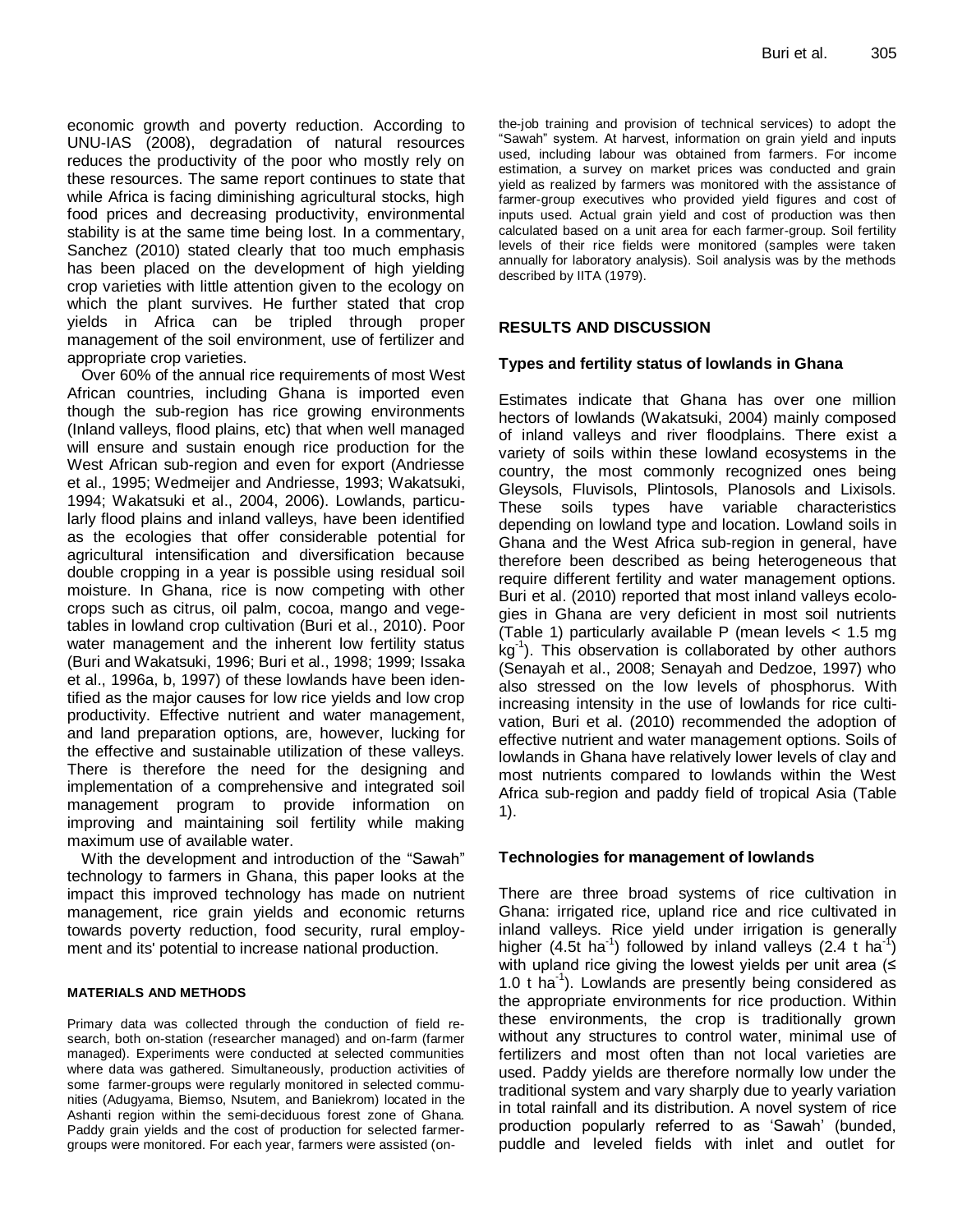| <b>Parameter</b>                               | <b>Ghana lowlands</b> | <b>West Africa lowlands</b> | Paddy fields of S. E. Asia |
|------------------------------------------------|-----------------------|-----------------------------|----------------------------|
| pH (water)                                     | 5.2                   | 5.3                         | 6.0                        |
| Total Carbon $(g kg^{-1})$                     | 9.1                   | 12.3                        | 14.1                       |
| Total Nitrogen(g $kg^{-1}$ )                   | 0.88                  | 1.08                        | 1.30                       |
| Available Phosphorus (mg $kg^{-1}$ )           | 3.2                   | 8.4                         | 17.6                       |
| Exch. Calcium {cmol (+) $kg^{-1}$ }            | 4.8                   | 2.8                         | 10.4                       |
| Exch. Magnesium {cmol $(+)$ kg <sup>-1</sup> } | 2.5                   | 1.3                         | 5.5                        |
| Exch. Potassium {cmol (+) $kg^{-1}$ }          | 0.3                   | 0.3                         | 0.4                        |
| eCEC {cmol (+) $kg^{-1}$ }                     | 8.6                   | 5.8                         | 17.8                       |
| Clay (g $kg^{-1}$ )                            | 97                    | 230                         | 280                        |

**Table 1.** Soil nutrient levels of lowlands in Ghana in comparison with West Africa and paddy field of South East Asia.

Adapted from Buri et al. (2010).

drainage) which has been developed and is currently being practiced in some inland valleys ensures paddy yields of over  $7.0$  t ha<sup>-1</sup>. To maintain and sustain yields, there is the need to balance biotechnology (improved varieties) with eco-technology (improved growing environment). This led to the development and introduction of the "Sawah" technology.

Increased nutrient use efficiency is basically associated with improved water management. The "Sawah" system leads to not only significant improvements in nutrient use but also in water use as well. Factors militating against soil fertility improvement include low fertilizer usage, ineffective fertilizer management under the traditional system, unfavorable land tenure systems and ineffective water management.

Under the "Sawah" system, Issaka et al. (2008) reported of significant increases in rice grain yield under improved soil and water management Rice grain yield increased significantly in the order: farmers practice < bunded only < bunded and puddled < bunded, puddled and leveled (Table 2). Effective land preparation significantly contributed to increased grain yield. Furthermore, under the "Sawah" system, rice responds positively and significantly to fertilizer additions (organic and inorganic). Buri et al. (2004) observed significant increase in paddy grain yield when both mineral fertilizer and organic amendments were either used solely or in combination (Table 4). The interaction of lower amounts of both mineral fertilizer and organic amendments gave similar and significantly higher grain yields as when higher amounts of mineral fertilizer were used solely. The use of locally available materials such as poultry droppings and cattle dung resulted in significant yield increases, which can reduce the over reliance of farmers on mineral fertilizers to improve their yields. These materials are not only locally available for use but in addition, are also environmentally friendly.

Table 3 clearly shows how the omission of any of the major nutrients (N, P, K) can significantly affect rice grain yield under improved soil and water management (the "Sawah" system). With an improved micro-growing

environment under the "Sawah", system, nutrient utilization and uptake increases which intend is reflected in higher grain yields. The development of technologies that lead to both increased nutrient and water use efficiency are therefore critical for the continued use of these valleys or lowlands for crop production especially rice.

Under the "Sawah" system, both grain and total dry matter yield increased significantly over the traditional system (under farmer managed conditions). Increases were very drastic and highly significantly during the first year of introduction at most locations compared to the traditional system (Table 5). Grain yield continued to increase annually with improvement in management practices by farmers and currently stands at a mean of over 6.0  $t$  ha<sup>-1</sup> across locations (Table 6). When mean paddy grain yields under the "sawah" system are compared to mean national production figures, the new system provides over 300% yield increases per unit area. Figure 1 shows the net profit accrued from rice cultivation under the "sawah" system for some farmer groups over a five year period. Mean net revenue ranged from US \$1,500 to US \$2,800. While for each year mean net profit per hector was positive and continued to increase with time, mean net production cost tended to stabilize with improved management. This is an indication of how profitable lowland rice cultivation can be, particularly under improved technologies such as the "Sawah" system. This will not only create employment for the rural youth but will more importantly and significantly reduce rural poverty, guarantee food security and increase standard of living of our people.

Figure 2 shows the potential rice production under "Sawah" in Ghana. Over the period 2001 to 2009, Ghana was producing only a third (33%) of the total paddy rice it could have produced if current production systems were under "Sawah". This indicates that, national production could be increased by over 300% when the "Sawah" system is adopted on a national scale. This system was also observed to contribute positively to nutrient accumulation and retention particularly the exchangeable bases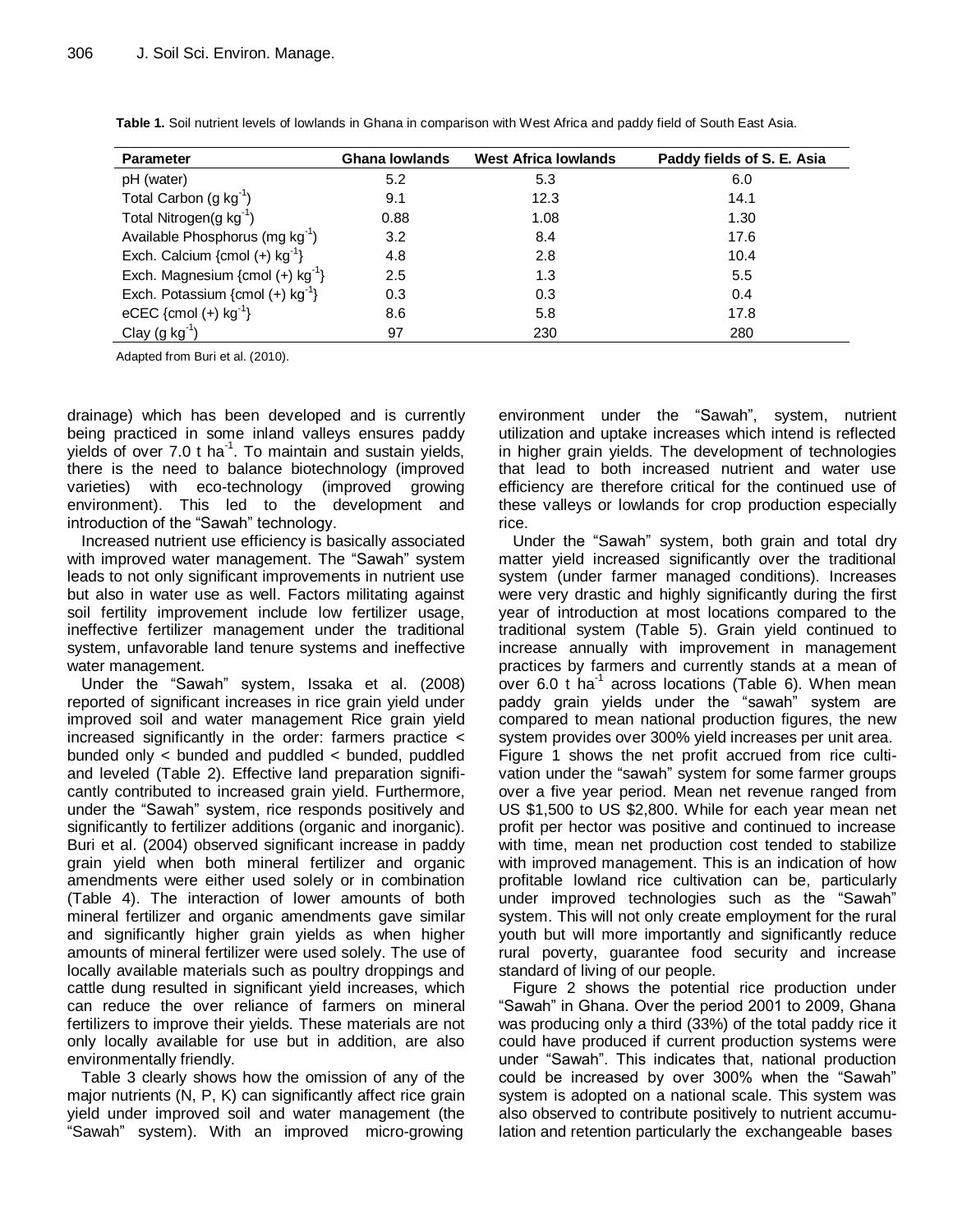| <b>Treatment/Variety</b>              | <b>Bou. 189</b> | Jam. 85 | Sikamo | Wita 7 | Mean |
|---------------------------------------|-----------------|---------|--------|--------|------|
| Year 1                                |                 |         |        |        |      |
| Farmers practice                      | 3.5             | 3.7     | 2.2    | 3.3    | 3.2  |
| Bunded non leveled                    | 4.2             | 4.0     | 3.2    | 4.5    | 4.0  |
| Bunded and leveled                    | 4.8             | 4.5     | 4.3    | 4.9    | 4.6  |
| Bunded, puddle and leveled ('Sawah')  | 6.2             | 5.5     | 5.6    | 5.4    | 5.7  |
| Variety mean                          | 4.7             | 4.4     | 3.8    | 4.5    |      |
| SE (soil management)                  | 1.12            |         |        |        |      |
| SE (varieties)                        | 0.98            |         |        |        |      |
| SE (interaction)                      | 1.45            |         |        |        |      |
| Year 2                                |                 |         |        |        |      |
| Farmers practice                      | 3.9             | 3.8     | 3.2    | 3.3    | 3.6  |
| Bunded non leveled                    | 5.1             | 4.9     | 5.1    | 5.3    | 5.1  |
| Bunded and leveled                    | 6.8             | 5.5     | 6.5    | 6.2    | 6.3  |
| Bunded, puddled and leveled ('Sawah') | 8.2             | 6.5     | 7.8    | 7.6    | 7.5  |
| Variety mean                          | 6.0             | 5.2     | 5.7    | 5.6    |      |
| SE (soil management)                  | 1.12            |         |        |        |      |
| SE (varieties)                        | 0.85            |         |        |        |      |
| SE (interaction)                      | 1.03            |         |        |        |      |

**Table 2.** Effect of soil management on paddy grain yield under "Sawah" system in Southern Ghana.

Source: Issaka et al. (2008).

Table 3. Effect of nutrient omission on paddy grain yield (t ha<sup>-1</sup>) under "Sawah" system in Ghana.

| $N-P_2O_5-K_2O$ kg ha <sup>-1</sup> |        | Adugyama |        | <b>Biemso</b> |  |  |
|-------------------------------------|--------|----------|--------|---------------|--|--|
|                                     | Year 1 | Year 2   | Year 1 | Year 2        |  |  |
| $0 - 0 - 0$                         |        |          |        |               |  |  |
| $0 - 90 - 90$                       | 1.29   | 1.48     | 1.39   | 1.47          |  |  |
| $90 - 0 - 90$                       | 2.03   | 2.08     | 1.99   | 2.04          |  |  |
| $90 - 90 - 0$                       | 3.09   | 2.31     | 2.75   | 2.53          |  |  |
| $90 - 90 - 90$                      | 6.84   | 6.89     | 7.07   | 7.11          |  |  |
| <b>SE</b>                           | 1.23   | 1.25     | 1.29   | 1.29          |  |  |

Source: Buri et al. (2007).

**Table 4.** Effect of integrated nutrient management under "Sawah" system on lowland rice yields in Ghana.

|                                                                                   | Paddy grain yield (t ha <sup>-1</sup> |                    |                    |  |  |  |
|-----------------------------------------------------------------------------------|---------------------------------------|--------------------|--------------------|--|--|--|
| <b>Treatment</b>                                                                  | <b>Potrikrom</b>                      | <b>Biemso No.1</b> | <b>Biemso No.2</b> |  |  |  |
| Control (no manure, no fertilizer)                                                | 1.68                                  | 2.59               | 1.50               |  |  |  |
| N-P <sub>2</sub> O <sub>5</sub> -K <sub>2</sub> O (120-90-90) kg ha <sup>-1</sup> | 6.77                                  | 8.37               | 4.03               |  |  |  |
| N-P <sub>2</sub> O <sub>5</sub> -K <sub>2</sub> O (90-60-60) kg ha <sup>-1</sup>  | 6.57                                  | 7.09               | 3.90               |  |  |  |
| Poultry Manure (7.0 t ha-1)                                                       | 5.96                                  | 6.36               | 3.82               |  |  |  |
| $\frac{1}{2}$ Poultry Manure + $\frac{1}{2}$ Mineral fertilizer                   | 6.25                                  | 7.30               | 4.15               |  |  |  |
| Cattle Manure (7.0 t ha-1)                                                        | 4.54                                  | 6.25               | 3.05               |  |  |  |
| $\frac{1}{2}$ Poultry Manure + $\frac{1}{2}$ Mineral fertilizer                   | 4.86                                  | 6.49               | 3.72               |  |  |  |
| LSD(0.05)                                                                         | 0.99                                  | 2.14               | 0.84               |  |  |  |
| Mean site                                                                         | 5.23                                  | 6.09               | 3.58               |  |  |  |
| $LSD(0.05)$ site                                                                  |                                       | 0.52               |                    |  |  |  |

Adopted from Buri et al. (2004).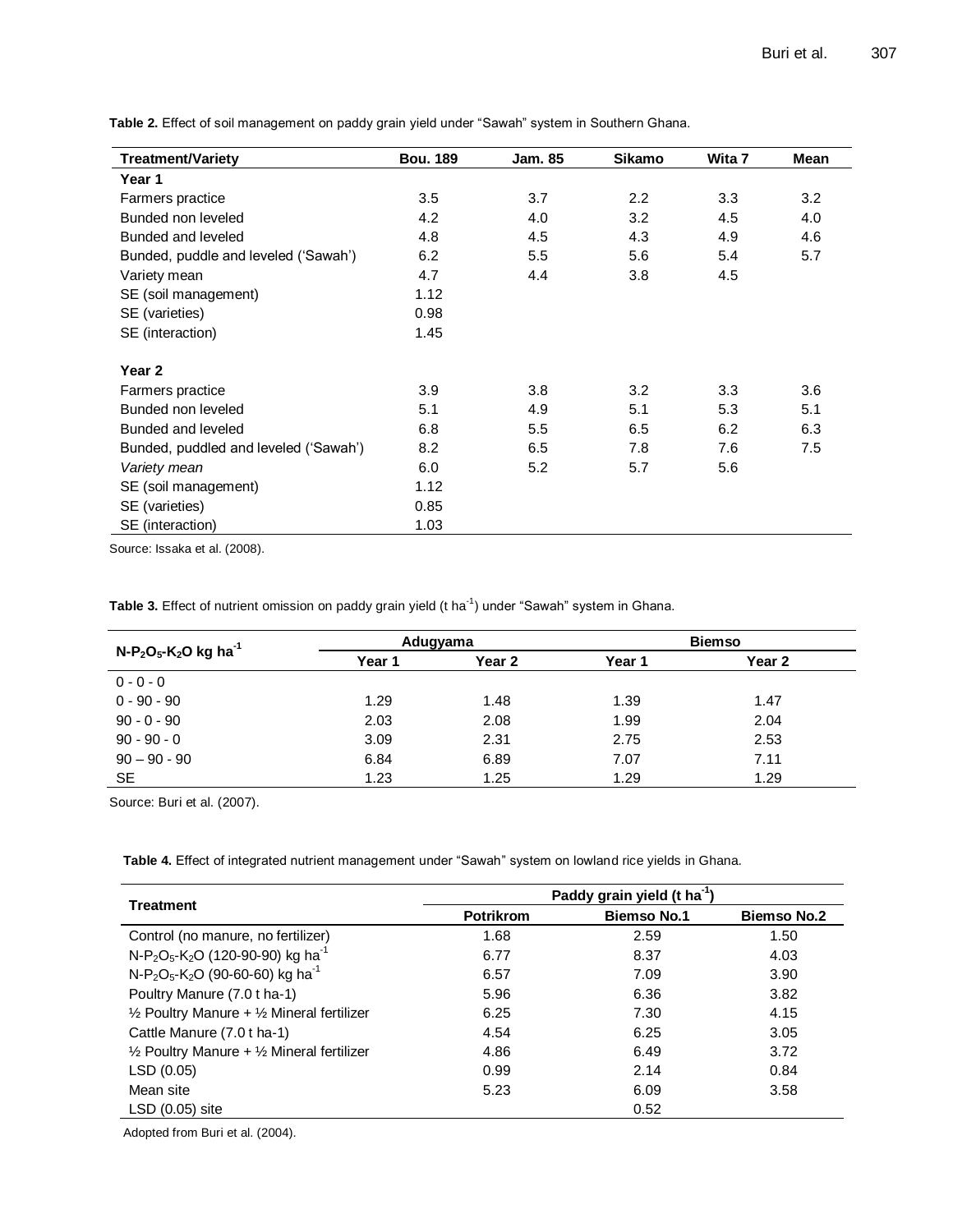|               | "Sawah" system |               |        |               | <b>Traditional system</b> |               |  |
|---------------|----------------|---------------|--------|---------------|---------------------------|---------------|--|
| Area          | Jasmine 85     |               | Sikamo |               | Lapers/Jasmine 85         |               |  |
|               | Grain          | <b>Stover</b> | Grain  | <b>Stover</b> | Grain                     | <b>Stover</b> |  |
| <b>Nsutem</b> | 5.4            | 13.8          | 6.7    | 16.5          | 2.6                       | 14.6          |  |
| Baniekrom     | 6.4            | 18.2          | 6.1    | 15.0          | 2.6                       | 18.0          |  |
| Mean          | 5.9            | 16.0          | 6.4    | 15.8          | 2.6                       | 16.3          |  |

**Table 5.** Comparison of yield (grain and total dry matter) under "Sawah" and traditional systems.

National mean yield for Ghana (2009) = 2.4 t ha<sup>-1</sup> as provided by Ministry of Food and Agriculture (MoFA).

**Table 6.** Mean grain yield of rice for farmer groups under "Sawah" system in Ghana.

| Year/Group | Adugyama A | Adugyama B | <b>Biemso A</b>          | <b>Biemso B</b>          | <b>Biemso C</b>          | Mean | Nat. Mean** |
|------------|------------|------------|--------------------------|--------------------------|--------------------------|------|-------------|
| 2001       | 4.0        | 4.4        | 4.8                      | 4.7                      | $\overline{\phantom{a}}$ | 4.5  | 1.9         |
| 2002       | 4.7        | 4.8        | 4.7                      | 5.7                      | 4.5                      | 4.9  | 2.0         |
| 2003       | $3.8*$     | 5.5        | 4.8                      | 5.9                      | 5.4                      | 5.1  | 2.0(6.5)    |
| 2004       | 5.0        | 5.5        | 5.5                      | 6.5                      | 5.5                      | 5.6  | 2.0(6.5)    |
| 2005       | 4.5        | $4.8*$     | $\blacksquare$           | $5.4*$                   | 5.5                      | 5.0  | 2.0(6.5)    |
| 2006       | 5.6        | 5.7        | $\overline{\phantom{a}}$ | $\overline{\phantom{a}}$ | 5.8                      | 5.7  | 2.0(6.5)    |
| 2007       | 5.6        | 5.6        | $\overline{\phantom{0}}$ | $\overline{\phantom{0}}$ | 6.0                      | 5.7  | 1.7(6.5)    |
| 2008       | 5.8        | 6.0        | $\overline{\phantom{a}}$ | $\overline{\phantom{0}}$ | 6.2                      | 6.0  | 2.3(6.5)    |
| 2009       | 6.1        | 6.2        | $\overline{\phantom{0}}$ | $\overline{\phantom{0}}$ | 6.0                      | 6.1  | 2.4(6.5)    |

\*Affected by floods; \*\*source – MoFA, Ghana. Figures in parenthesis represent achievable yield.



**Figure 1.** Mean production cost and net revenue of farmer-groups under the "Sawah" system (2004 – 2009).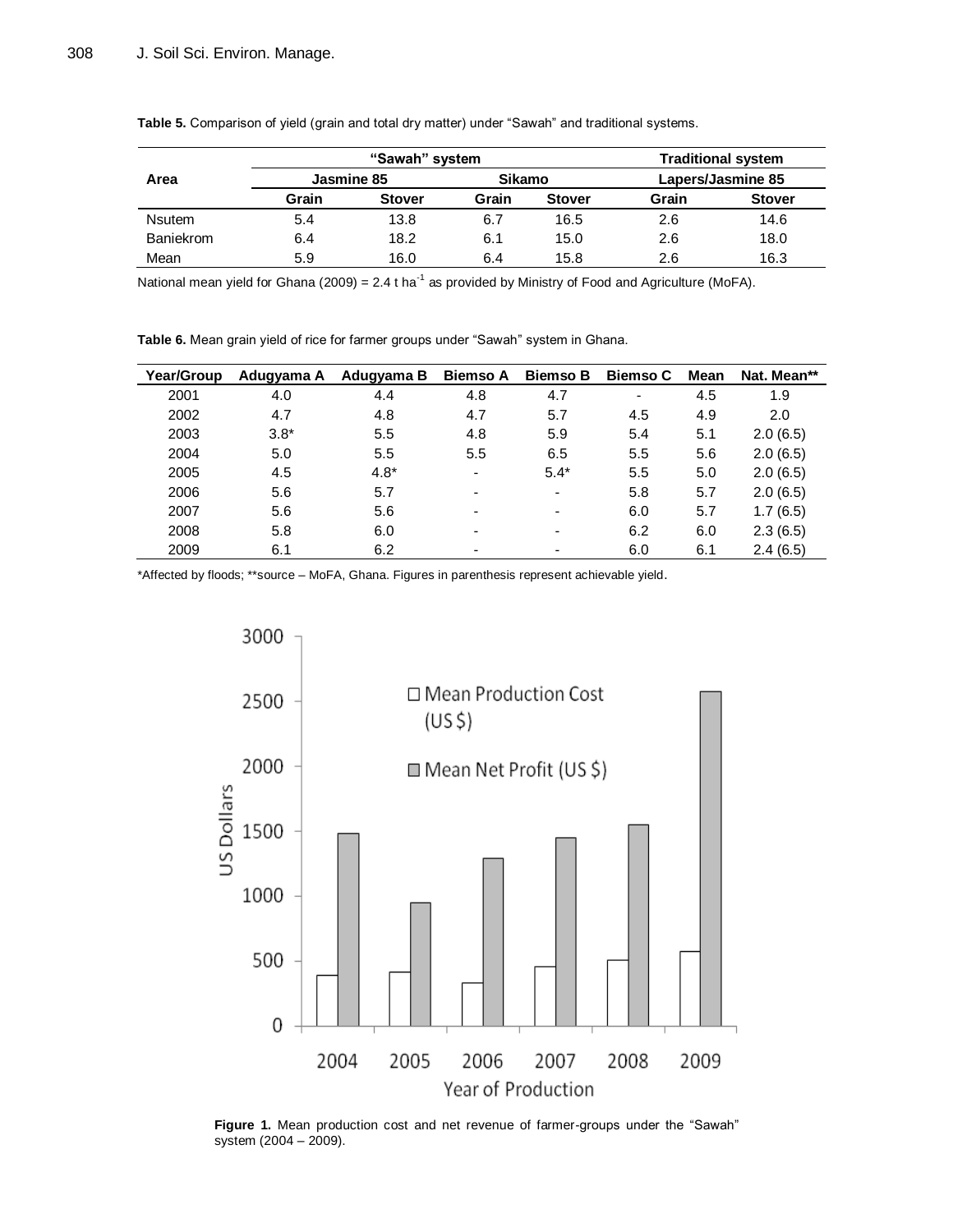

**Figure 2.** Potential for rice production under the "Sawah" system in Ghana.



**Figure 3.** Influence of "sawah" system on nutrient accumulation in two valleys in Ghana (2001 – 2008).

and organic carbon. There was a net accumulation of total carbon, and the exchangeable cations (K, Ca, Mg) under "Sawah" system of rice cultivation (Figure 3). There was, however, a net reduction in the levels of total nitrogen and available phosphorus. This may be due to the

higher losses of Nitrogen due to the general sandy nature of our soils and low levels of soil total phosphorus. Enhanced uptake under improved soil and water conditions partly explains the reduced levels of available Phosphorus. Particular attention should therefore be paid